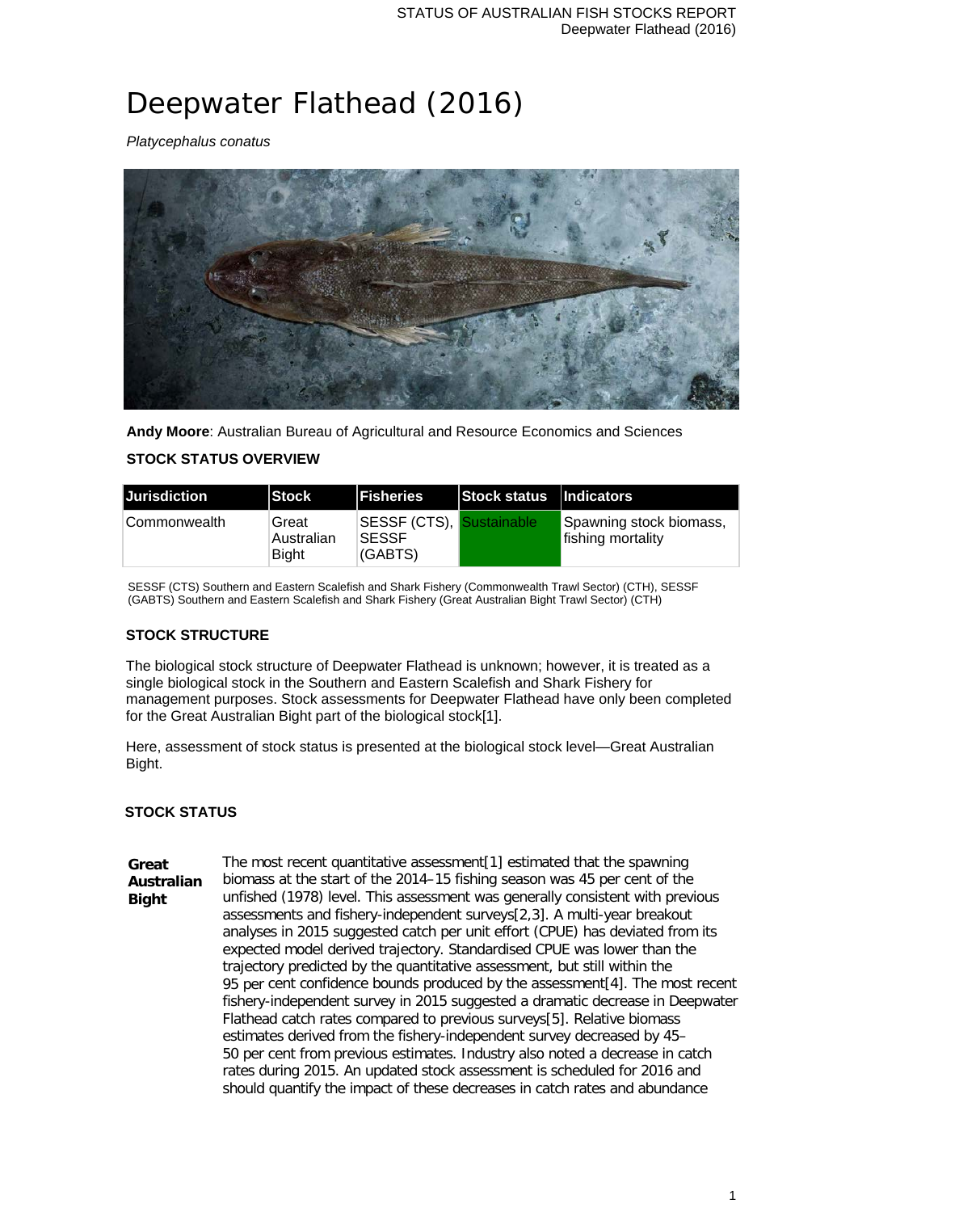#### measures.

The 2013 assessment estimated that the spawning biomass was progressively fished-down in the mid-2000s, but the biological stock had recovered to above the maximum economic yield target by the start of 2010. The recovery was likely a result of lower fishing pressure in recent years, combined with at least one substantial recruitment event. The stock is not considered to be recruitment overfished[6].

The biologically-derived[1] total allowable catch (TAC) for the Great Australian Bight Trawl Sector (Commonwealth) for the 2015–16 fishing season was 1150 tonnes (t), which was adjusted to 1265 t to account for undercatch and overcatch. Landed catch of Deepwater Flathead from this fishery in the 2015–16 fishing season was 604 t[6]. The Commonwealth Trawl Sector also landed 30 t, leading to a combined catch that was below the TAC. The level of discards for this species is low[7,8]. This level of fishing pressure is unlikely to cause the stock to become recruitment overfished[6].

On the basis of the evidence provided above, the Great Australian Bight (Commonwealth) biological stock is classified as a **sustainable stock**.

#### **BIOLOGY**

Deepwater Flathead biology[9,10,11]

| Species            | Longevity / Maximum Size   Maturity (50 per cent) |                                                                                             |
|--------------------|---------------------------------------------------|---------------------------------------------------------------------------------------------|
| Deepwater Flathead | Females: ~26 years; 820 mm                        | Females: 5–6 years; 430 mm<br>TL Males: $\sim$ 19 years; 590 mm TL Males: 4–5 years; 430 mm |

#### **DISTRIBUTION**



Distribution of reported commercial catch of Deepwater Flathead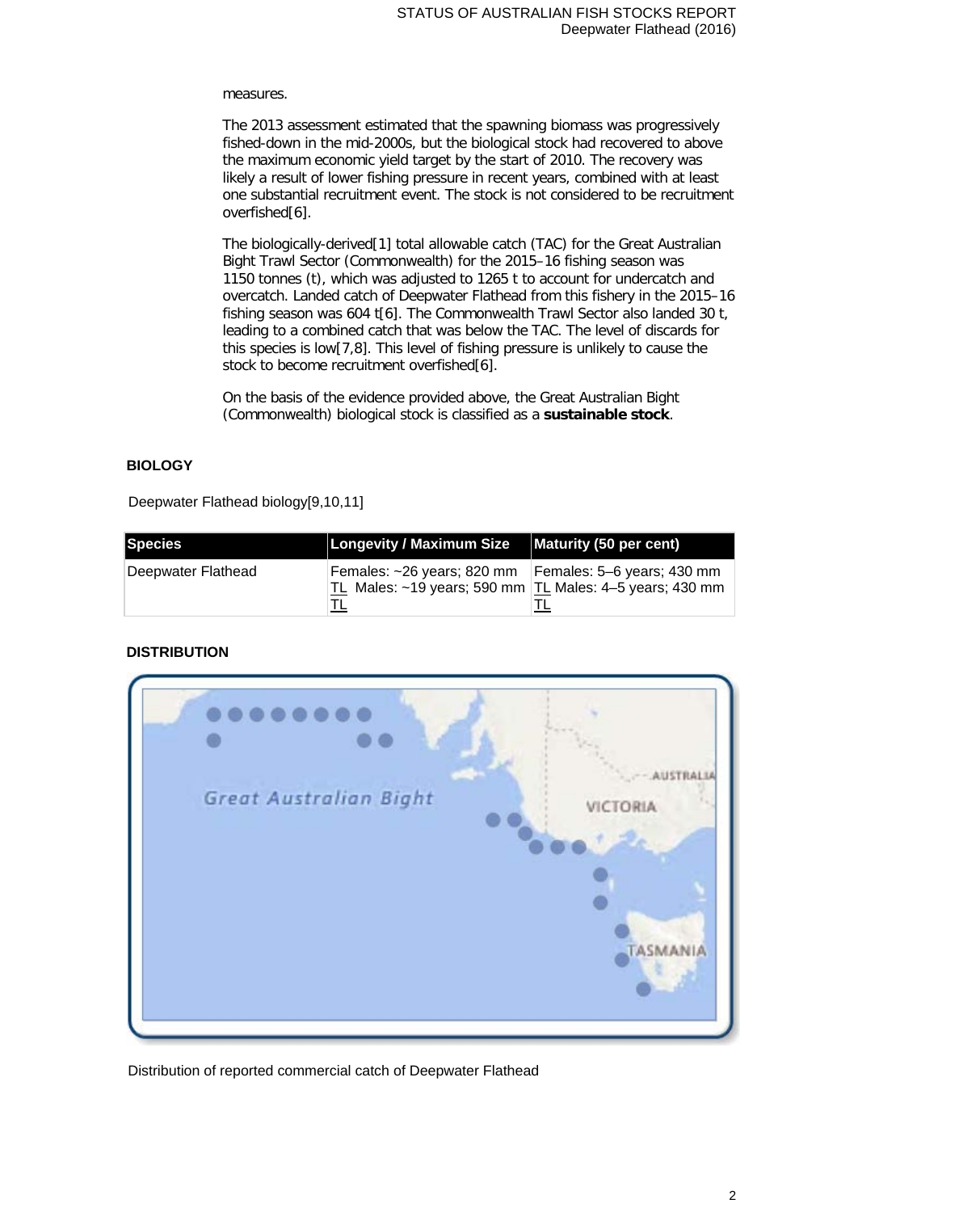#### **TABLES**

| <b>Commercial</b><br><b>Catch Methods</b>      | Commonwealth |
|------------------------------------------------|--------------|
| <b>Danish Seine</b>                            |              |
| <b>Demersal Pair</b><br>Trawl                  |              |
| <b>Midwater Trawl</b>                          |              |
| <b>Otter Trawl</b>                             |              |
| <b>Fishing</b><br>methods                      |              |
|                                                | Commonwealth |
| <b>Commercial</b>                              |              |
| <b>Danish Seine</b>                            | ✓            |
| <b>Otter Trawl</b>                             | ✓            |
| <b>Management</b><br><b>Methods</b>            |              |
|                                                |              |
|                                                | Commonwealth |
| <b>Commercial</b>                              |              |
| Gear<br>restriction<br>$\overline{\mathbf{S}}$ | ✓            |
| <b>Limited entry</b>                           |              |
| <b>Spatial</b><br>closures                     |              |
| Total<br>allowable<br>catch                    |              |
| <b>Active Vessels</b>                          |              |
|                                                | Commonwealth |

**SESSF (CTS)** Southern and Eastern Scalefish and Shark Fishery (Commonwealth Trawl Sector)(CTH)

**SESSF (GABTS)** Southern and Eastern Scalefish and Shark Fishery (Great Australian Bight Trawl Sector)(CTH)

| <b>Catch</b>      |                                                              |
|-------------------|--------------------------------------------------------------|
|                   | Commonwealth                                                 |
| <b>Commercial</b> | 30.6187t in<br>SESSF (CTS),<br>626.618t in<br>SESSF (GABTS), |

SESSF (CTS) Southern and Eastern Scalefish and Shark Fishery (Commonwealth Trawl Sector) (CTH), SESSF (GABTS) Southern and Eastern Scalefish and Shark Fishery (Great Australian Bight Trawl Sector) (CTH),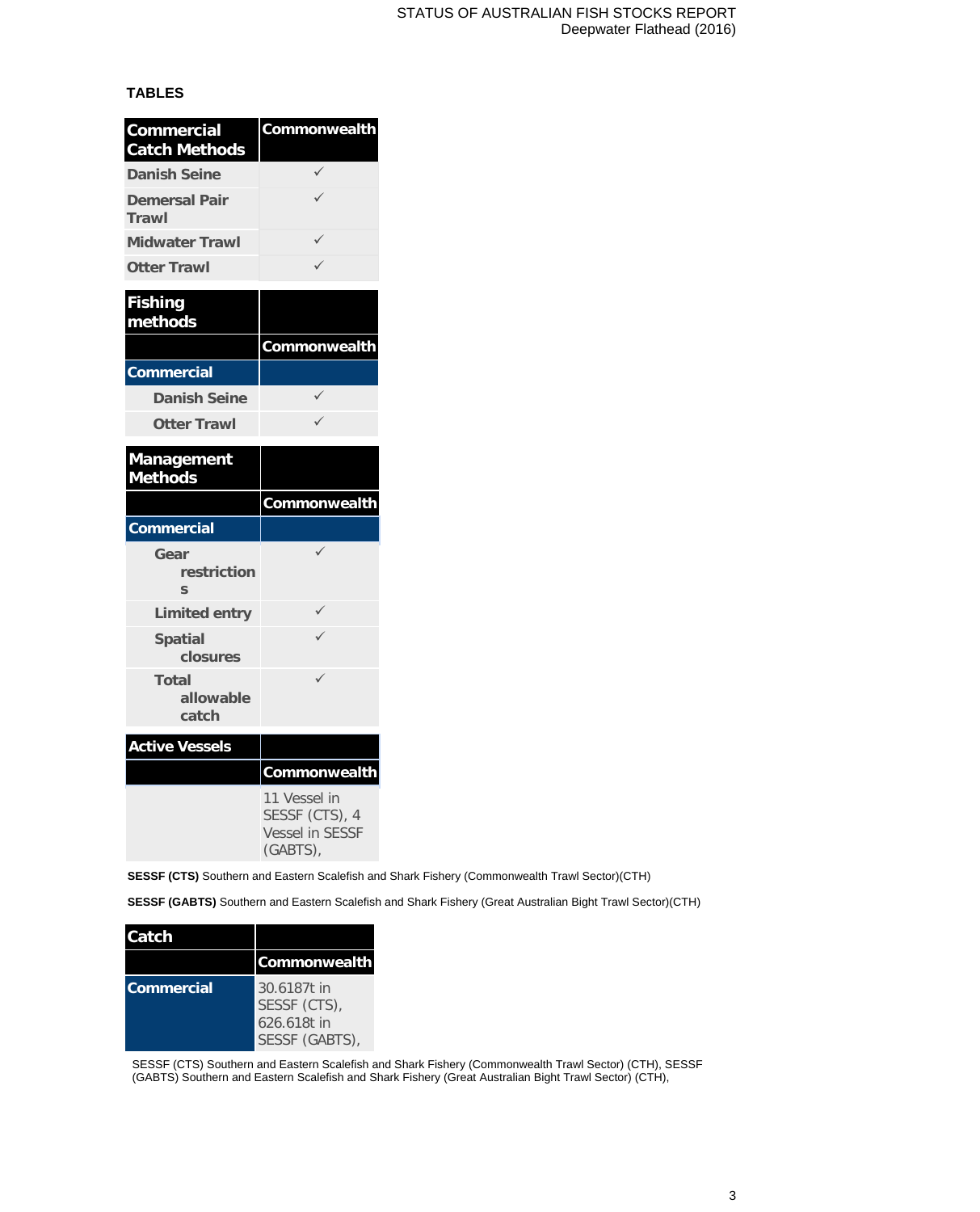**a Commonweaslth – Recreational** The Australian Government does not manage recreational fishing in Commonwealth waters. Recreational fishing in Commonwealth waters is managed by the state or territory immediately adjacent to those waters, under its management regulations. **b Commonwealth – Indigenous** The Australian Government does not manage noncommercial Indigenous fishing in Commonwealth waters, with the exception of the Torres Strait. In general, non-commercial Indigenous fishing in Commonwealth waters is managed by the state or territory immediately adjacent to those waters.

# **CATCH CHART**



Commercial catch of Deepwater Flathead - note confidential catch not shown

## **EFFECTS OF FISHING ON THE MARINE ENVIRONMENT**

- The effects of trawl fishing on the marine environment are assessed through an environmental risk assessment and risk management framework and mitigated through spatial closures, and the implementation of bycatch and discard workplans[14,15] in the Southern and Eastern Scalefish and Shark Fishery (Commonwealth Trawl Sector) (SESSF [CTS]) and Southern and Eastern Scalefish and Shark Fishery (Great Australian Bight Trawl Sector) (SESSF [GABTS]) fisheries.
- There is bycatch in the both trawl sectors. In 2006, mandatory requirements for otter trawls to use 90 mm square-mesh codend panels were introduced in an effort to reduce the bycatch of small species and juvenile fish.
- The Australian Fisheries Management Authority mandated individual vessel seabird management plans. The seabird action plans are used in the SESSF (CTS) and SESSF (GABTS) to mitigate the impacts of trawling on seabirds. From 1 May 2017, all vessels in the SESSF (CTS) and SESSF (GABTS) fisheries must use one of the following mitigation devices: sprayers, bird bafflers or pinkies with zero discharge of fish waste[16].

#### **ENVIRONMENTAL EFFECTS on Deepwater Flathead**

• Changes in ecosystem structure and function associated with changes in the climate may affect larval recruitment of Deepwater Flathead[17].

#### **References**